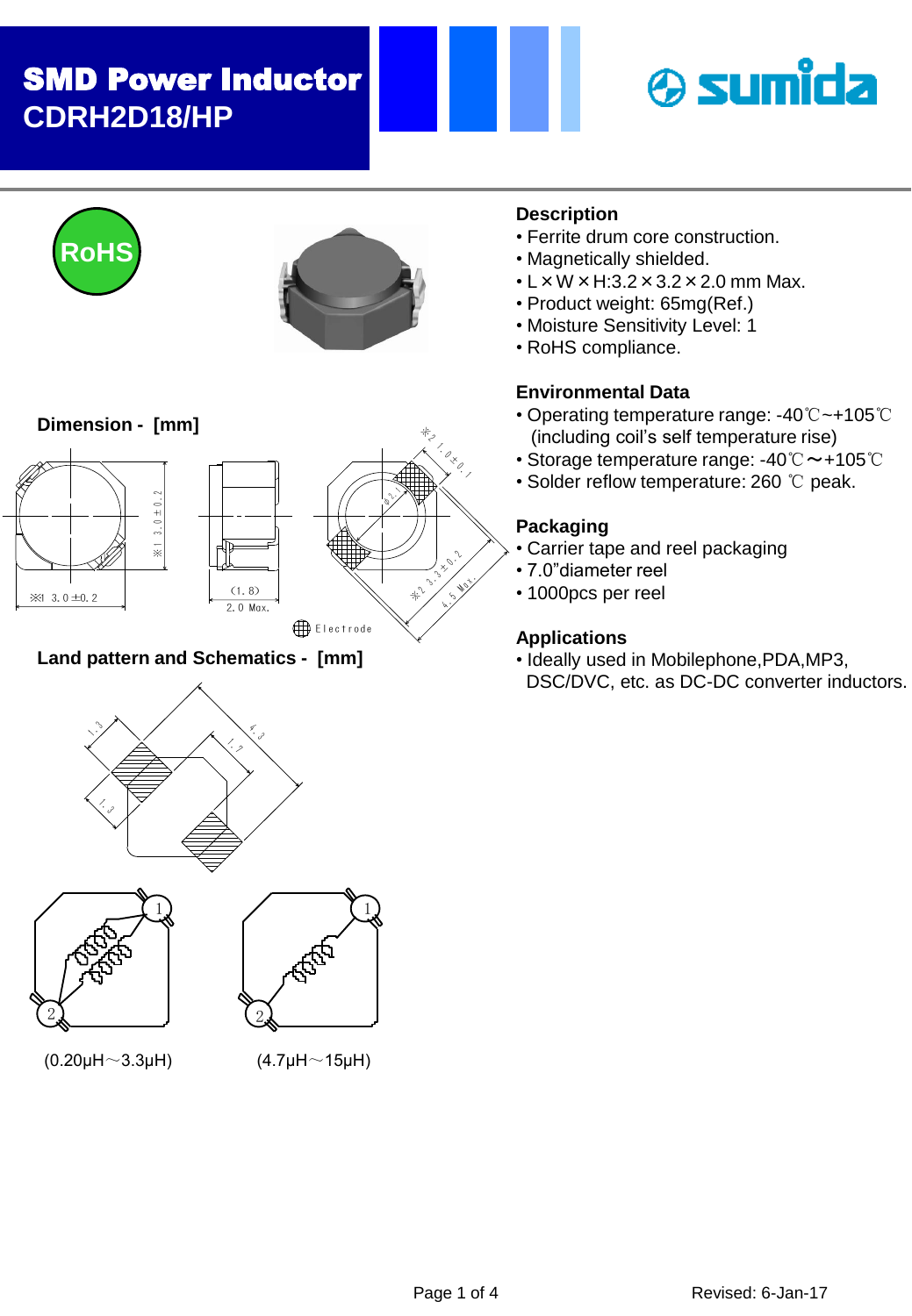

#### **Electrical Characteristics**

| Part Name           | Stamp | Inductance<br>$(H\cup$<br>[within] $\divideontimes$ 1 | $D.C.R.$ (m $\Omega$ )<br>Max. (Typ.)<br>(at $20^{\circ}$ C) | <b>Saturation Current</b><br>$(A) \times 2$ |                    | Temperature<br><b>Rise Current</b> |
|---------------------|-------|-------------------------------------------------------|--------------------------------------------------------------|---------------------------------------------|--------------------|------------------------------------|
|                     |       |                                                       |                                                              | at $20^{\circ}$                             | at $100^{\circ}$ C | $(A) \times 3$                     |
| CDRH2D18/HPNP-R20NC | N     | $0.20 \pm 35\%$                                       | 22(17)                                                       | 5.35                                        | 3.55               | 4.70                               |
| CDRH2D18/HPNP-R36NC | P     | $0.36 \pm 35\%$                                       | 29(22)                                                       | 4.62                                        | 3.00               | 4.10                               |
| CDRH2D18/HPNP-R56NC | Q     | $0.56 \pm 35\%$                                       | 33(25)                                                       | 3.75                                        | 2.76               | 3.60                               |
| CDRH2D18/HPNP-R82NC | R     | $0.82 \pm 35\%$                                       | 39(30)                                                       | 2.91                                        | 2.20               | 3.30                               |
| CDRH2D18/HPNP-1R1NC | S     | 1.10 $\pm$ 35%                                        | 43(33)                                                       | 2.50                                        | 1.90               | 2.90                               |
| CDRH2D18/HPNP-1R7NC | A     | $1.70 \pm 30\%$                                       | 44(35)                                                       | 1.85                                        | 1.36               | 2.20                               |
| CDRH2D18/HPNP-2R2NC | C     | $2.20 \pm 30\%$                                       | 60(48)                                                       | 1.60                                        | 1.15               | 1.90                               |
| CDRH2D18/HPNP-3R3NC | E     | $3.30 \pm 30\%$                                       | 86(69)                                                       | 1.45                                        | 1.10               | 1.55                               |
| CDRH2D18/HPNP-4R7NC | G     | 4.70 $\pm$ 30%                                        | 140(110)                                                     | 1.20                                        | 0.90               | 1.20                               |
| CDRH2D18/HPNP-6R3NC |       | 6.30 $\pm$ 30%                                        | 160(128)                                                     | 1.05                                        | 0.78               | 1.15                               |
| CDRH2D18/HPNP-100NC | K     | $10.0 \pm 30\%$                                       | 245(195)                                                     | 0.85                                        | 0.65               | 0.90                               |
| CDRH2D18/HPNP-150NC | м     | $15.0 \pm 30\%$                                       | 345(275)                                                     | 0.70                                        | 0.53               | 0.64                               |

 $\%$ 1. Inductance measuring condition: 0.20 $\mu$ H $\sim$ 1.10 $\mu$ H at 7.96MHz; 1.70 $\mu$ H $\sim$ 15.0 $\mu$ H at 100kHz

※2. Saturation current: The value of D.C. current when the inductance decreases to 65% of it's nominal value.

 $\&$ 3. Temperature rise current: The value of D.C. current when the temperature rise is ∆t=40℃(Ta=20℃).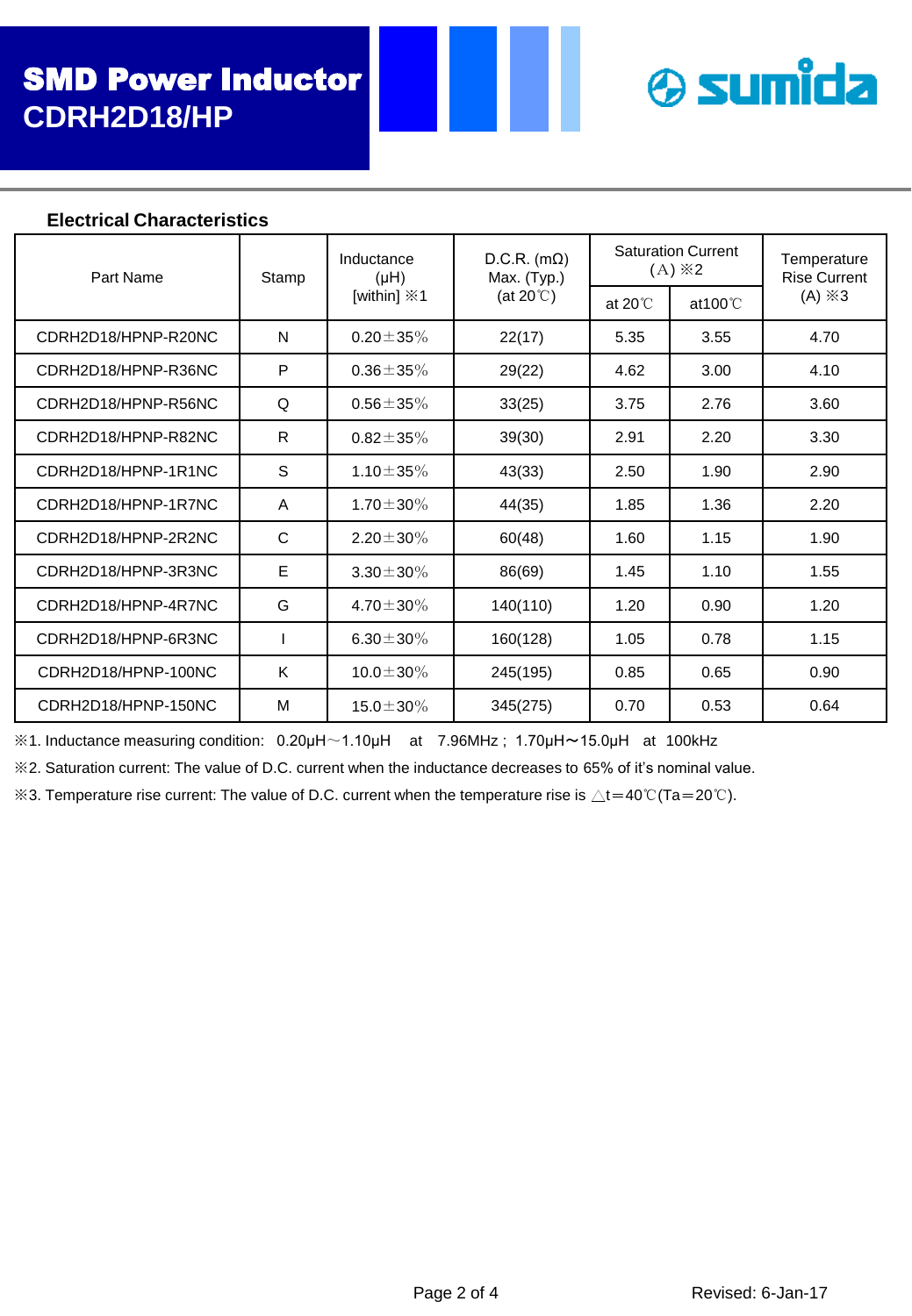# SMD Power Inductor **CDRH2D18/HP**





 $\triangle T$  (°C)

 $\triangle T$  (°C)

 $\triangle T$  (°C)